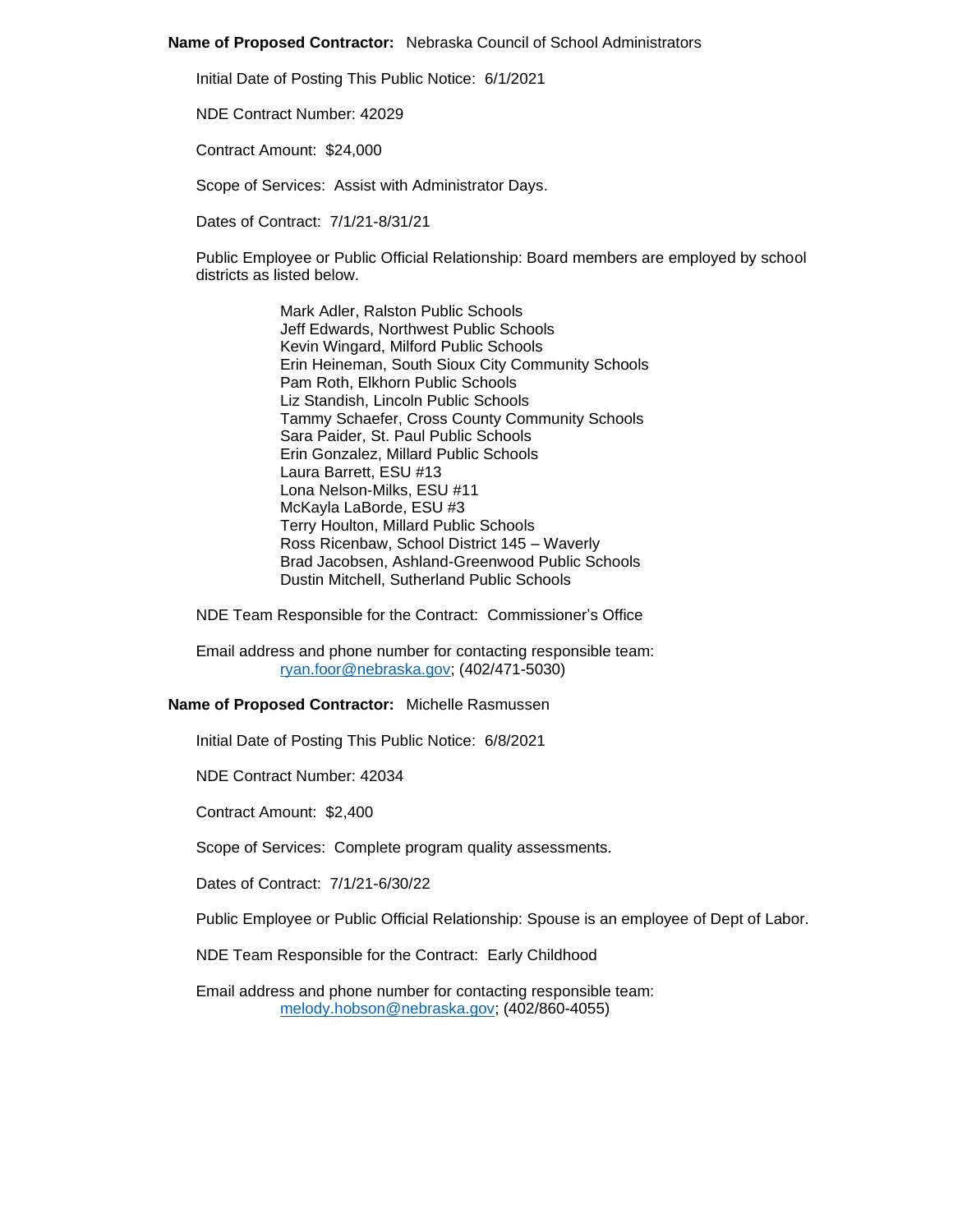## **Name of Proposed Contractor:** Ben Sparks

Initial Date of Posting This Public Notice: 6/15/2021

NDE Contract Number: 42041

Contract Amount: \$7,630

Scope of Services: Provide interpreting services.

Dates of Contract: 7/1/21-6/30/22

Public Employee or Public Official Relationship: Ben is an employee of LPS.

NDE Team Responsible for the Contract: Vocational Rehabilitation

Email address and phone number for contacting responsible team: [lindy.foley@nebraska.gov;](mailto:lindy.foley@nebraska.gov) (402/430-1689)

**Name of Proposed Contractor:** Heartland Center for Leadership Development

Initial Date of Posting This Public Notice: 6/21/2021

NDE Contract Number: 42049

Contract Amount: \$31,500

Scope of Services: Build the design and implementation strategy for a three-year pilot rural school and community capacity building initiative.

Dates of Contract: 7/5/21-9/1/21

Public Employee or Public Official Relationship: Lindsey Hastings and Reshell Ray employed by UNL.

NDE Team Responsible for the Contract: Coordinated Student Support Services

Email address and phone number for contacting responsible team: [zainab.rida@nebraska.gov;](mailto:zainab.rida@nebraska.gov) (402/471-4620)

## **Name of Proposed Contractor:** Carolyn O'Brien

Initial Date of Posting This Public Notice: 6/22/2021

NDE Contract Number: 42052

Contract Amount: \$15,000

Scope of Services: Serve as a school security specialist and continue to build capacity for school safety and security.

Dates of Contract: 7/1/21-6/30/22

Public Employee or Public Official Relationship: Carolyn is a Nebraska State Patrol Trooper.

NDE Team Responsible for the Contract: Coordinated Student Support Services

Email address and phone number for contacting responsible team: [zainab.rida@nebraska.gov;](mailto:zainab.rida@nebraska.gov) (402/471-4620)